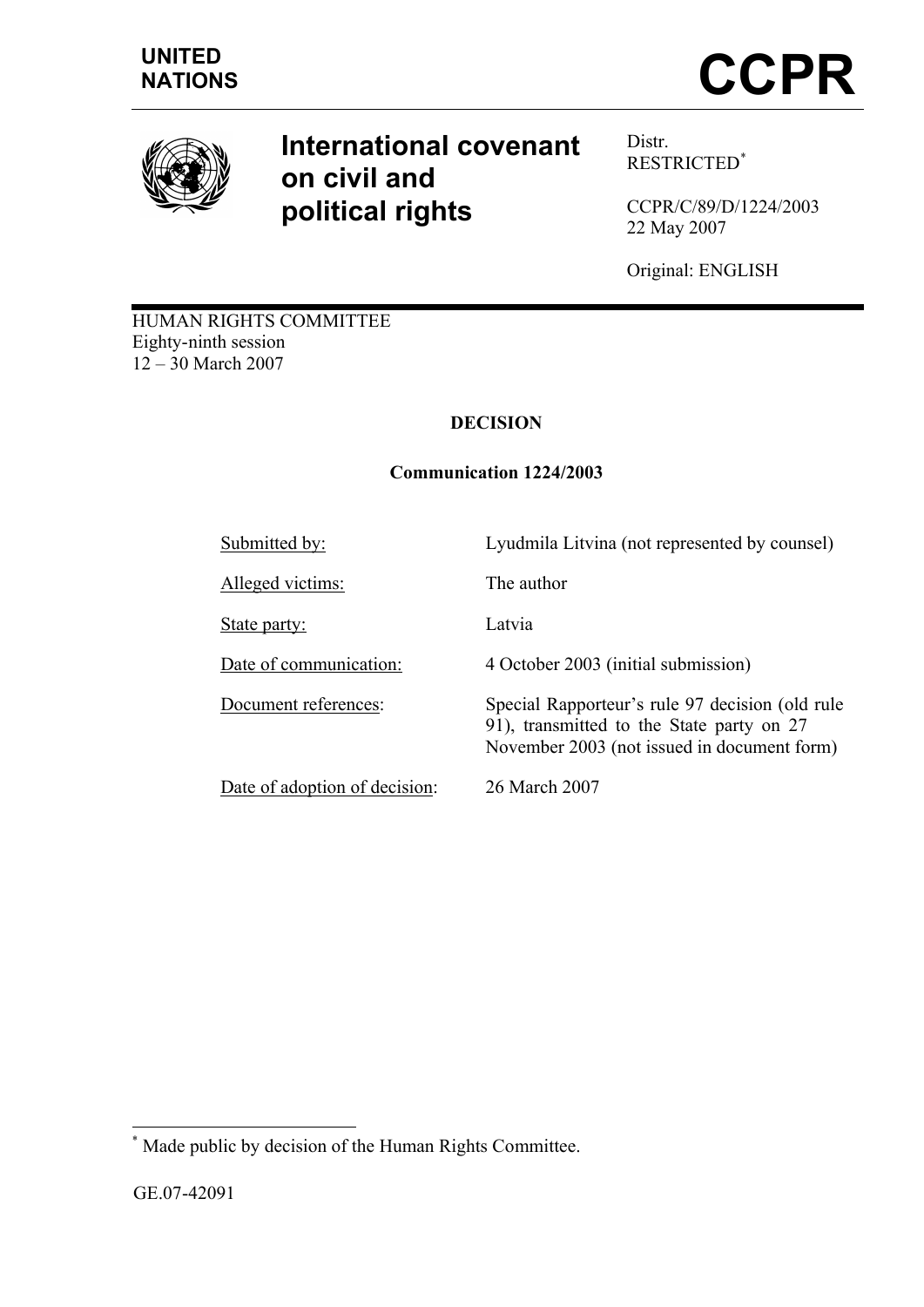CCPR/C/89/D/1224/2003 Page 2

*Subject matter:* Denial of protection of the law for judicial challenges to actions and decisions of administrative bodies.

*Substantive issue:* Right to have access to court.

*Procedural issue:* Non-exhaustion of domestic remedies

*Article of the Covenant:* article 14, paragraph 1

*Article of the Optional Protocol:* article 5, paragraph 2 (b)

[ANNEX]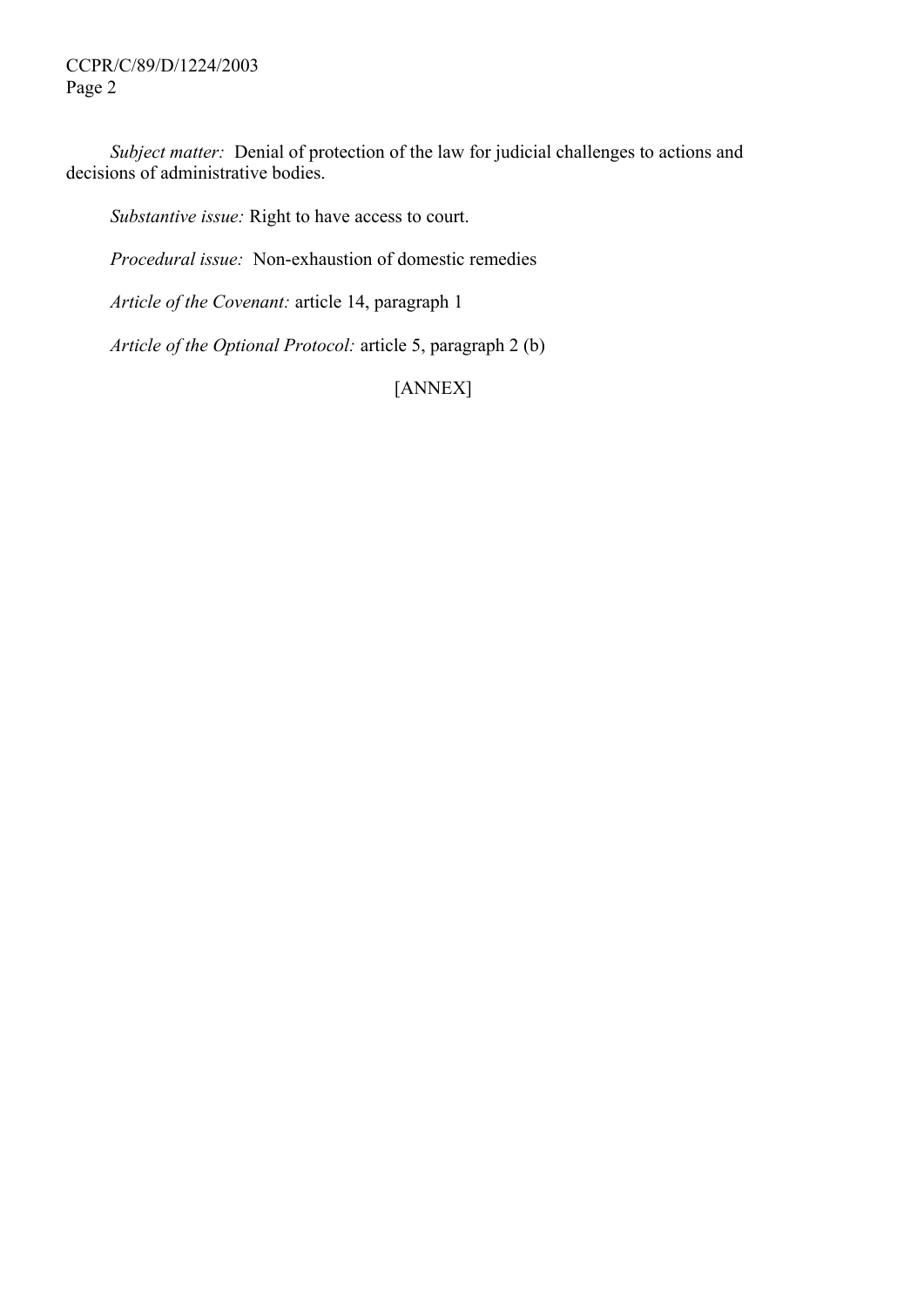#### **ANNEX**

#### DECISION OF THE HUMAN RIGHTS COMMITTEE UNDER THE OPTIONAL PROTOCOL TO THE INTERNATIONAL COVENANT ON CIVIL AND POLITICAL RIGHTS

Eighty-ninth session

concerning

#### **Communication 1224/2003\*\***

| Submitted by:          | Lyudmila Litvina (not represented by counsel) |
|------------------------|-----------------------------------------------|
| Alleged victims:       | The author                                    |
| State party:           | Latvia                                        |
| Date of communication: | 4 October 2003 (initial submission)           |

The Human Rights Committee , established under article 28 of the International Covenan t on Civil and Political Rights,

Meeting on 26 March 2007,

Adopts the following:

 $\overline{a}$ 

## **DECISION ON ADMISSIBILITY**

1. The author of the communication is Lyudmila Litvina, who claims to be stateless, born in Latvia on 9 June 1953 and currently residing in Latvia. She claims to be a victim of violations by Latvia<sup>1</sup> of her rights under article 14, paragraph 1, of the International Covenant on Civil and Political Rights. $^2$  She is unrepresented.

The following members of the Committee participated in the examination of the present communication: Mr. Abdelfattah Amor, Mr. Prafullachandra Natwarlal Bhagwati, Ms. Christine Chanet, Mr. Maurice Glèlè Ahanhanzo, Mr. Yuji Iwasawa, Mr. Edwin J ohnson, Mr. Ahmed Tawfik Khalil, Mr. Rajsoomer Lallah, Ms. Zonke Zanele Majodina, Ms. Iulia Antoanella Motoc, Ms. Elisabeth Palm, Mr. José Luis Pérez Sanchez -Cerro, Mr. Rafael Rivas Posada, Sir Nigel Rodley, Mr. Ivan Shearer and Ms. Ruth Wedgwood.

<sup>1</sup> Although the author did not invoke any specific Covenant's provisions in her initial communication of 4 October 2003, the State party chose to submit its observations on the alleged violation of article 14, paragraph 1, and, in the submissions received on 26 Jul y 2004, the author herself was commenting on the violation of article 14.

 $2^2$  The Optional Protocol entered into force for the State party on 22 September 1994.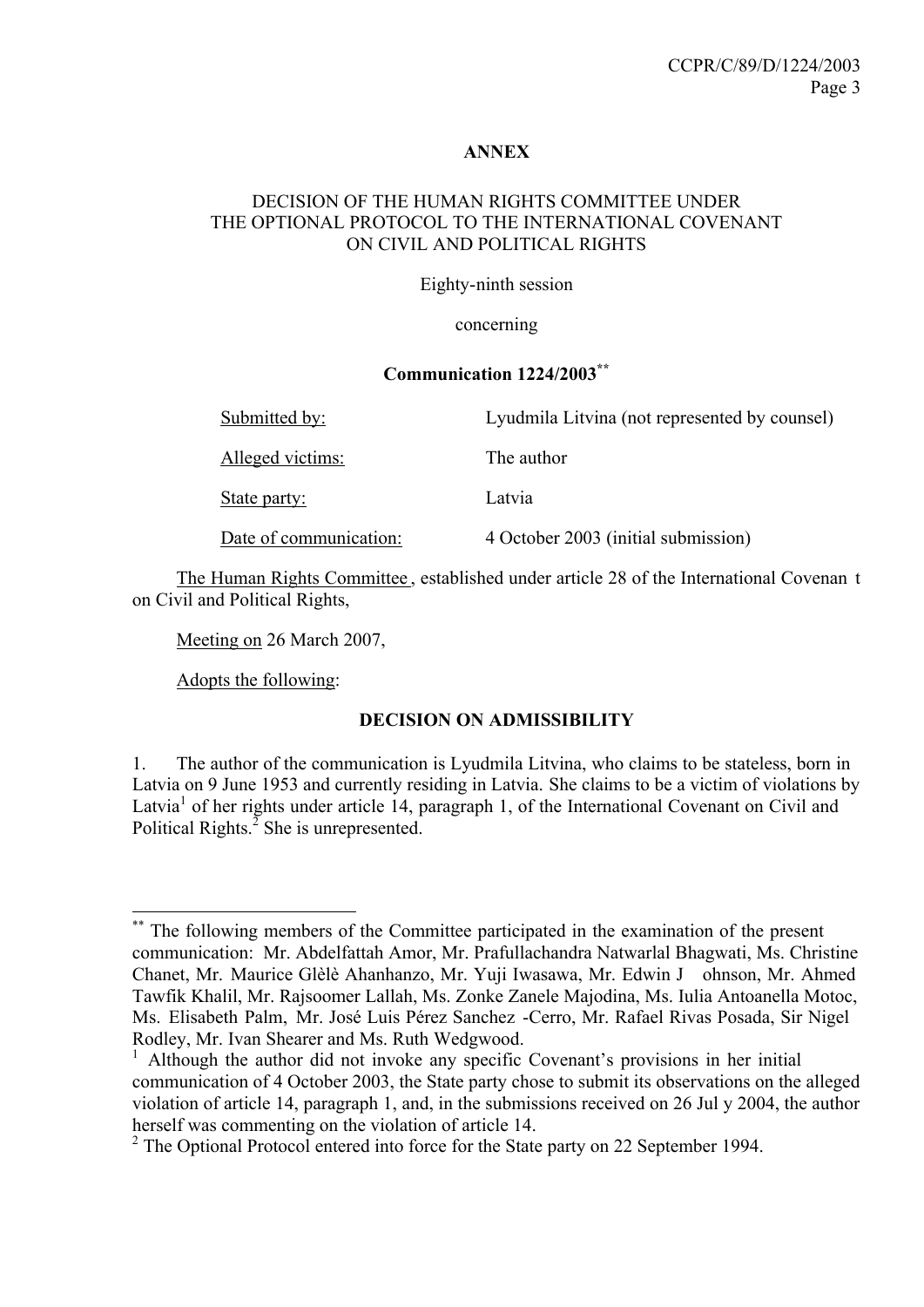## **Factual background**

2.1 On 14 September 1999, the author obtained a certifi cate of proficiency in the Latvian language issued by the State Examination Commission of Latgales, a suburb of Riga, with the State seal. On 4 June 2001, the author took a written Latvian language proficiency examination in the Liepâja Branch of the Natur alization Board with a view to obtain Latvian citizenship by naturalization. On the same day, the Examination Commission of the regional branch of the Naturalization Board (hereinafter, Examination Commission) competent to evaluate these examinations, decided that the author had failed the test.

2.2 On 5 June 2001, the author appealed this decision to the head of the Naturalization Board. The appeal was received on 13 June 2001; two days later, the head of the Naturalization Board asked the Appeal Commissi on to consider it. On 26 June 2001, the Board informed the author that her appeal was examined during the Appeal Commission's sitting of 21 June 2001. The Board rejected the author's application and considered that the Commission had assessed the quality o f the author's written exam and concluded that the evaluation of the Examination Commission was objective. Thus, there were no reasons to repeal it. By the same letter, the author was informed that she could appeal this decision either to the Ministry of Justice or within a month to a court.

2.3 On 4 July 2001, the author requested the Examination Commission to provide her with certified copies of all materials related to her naturalization examination under the Law "On the Openness of Information" (hereinafter, the Law). According to the State party, the Naturalization Board replied to her request on 16 July 2001, explaining that the Naturalization Board could not satisfy her request, since she had not substantiated her request and had not indicated for what she intended to use the information requested. The Board referred to article 5, paragraph 2, subparagraph 5 and article 10, paragraph 2 of the Law; articles 17, 20 and 21.4 of the Regulation of the Cabinet of Ministers No. 275 on procedures governing the disclosure of information, which is at the disposal of the state authorities and local government of 3 August 1999 (hereinafter, Regulation No. 275). The Board added that such request should be addressed to the head of the Board, describing the necessary information and indicating for what she intended to use the information requested. A copy of a form for filing such a request was attached to the Board's letter. The author claims that she never received a reply to her request of 4 July 2001.

2.4 On 23 July 2001, the author complained to the Liepâja court and requested, *inter alia*, to declare that the refusal of the Naturalization Board to provide her with a copy of her written examination was illegal and to order the Board to provide the author with a copy . On 11 September 2001, the court examined the complaint. During the hearing the judge asked the author whether she could submit to the head of the Board the request with an indication of how she intended to use the materials related to her naturalization examination. The author promised to send such a request. As a result, the court adjourned the hearing to 27 September 2001, thus giving the author time to reach a friendly settlement.

2.5 On 17 September 2001, the head of the Liepâja regional branch of the Naturalization Board wrote to the author, informing her that under paragraph 1 and 3 of the Cabinet of Ministers Regulation No. 351 on "Statutes of the Naturalization Department" of 21 November 1995 (hereinafter, Regulation No. 351), the Naturalization Bo ard was a legal person, while its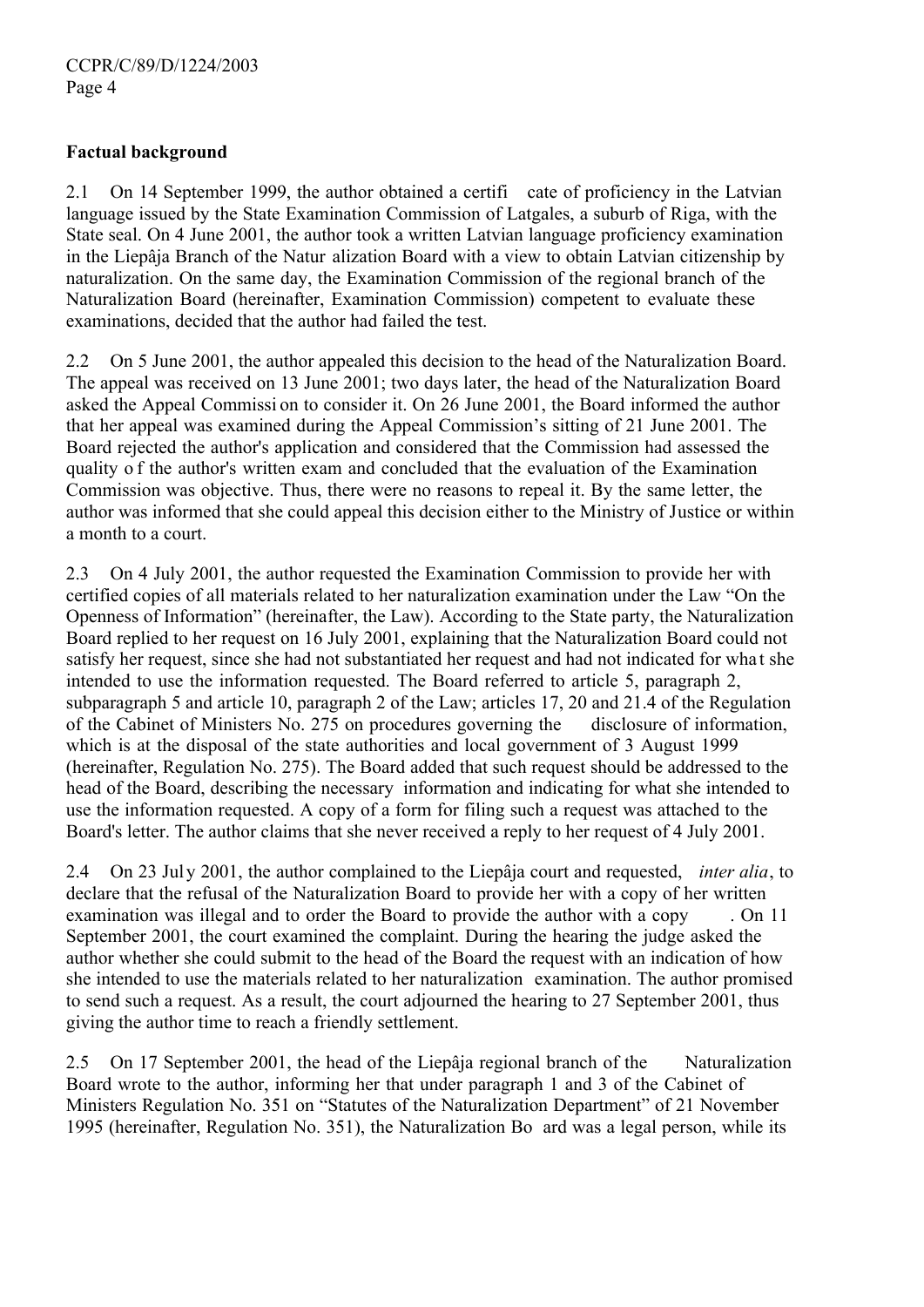branches did not have such status. Therefore, they could not provide the copies of the materials related to her naturalization examination. Under article 5, paragraph 2, subparagraph 5, article 10, paragraph 2 of the Law, and article 16 of the Regulation No. 275, materials related to the naturalization examination are restricted information. The author did not send a request to the head of the Naturalization Board to substantiate her request and indicate for what she intend ed to use the information requested. As a result, the author was re-invited to submit such a request.

2.6 On 21 September 2001, the author sent a letter to the Liepâja court, requesting it to order the Naturalization Board to provide her with a copy of her written examination, so that she could 'challenge the results'. On 27 September 2001, the Liepâja court rejected the author's complaint. During the hearing, a representative of the Liepâja regional branch of the Naturalization Board explained that materi als related to the naturalization examination is restricted information, because disclosure would make it possible for candidates with insufficient knowledge to pass the examination. Disclosure of the examination papers may lower existing standards of the required proficiency in Latvian for candidates for Latvian citizenship. It would make it more difficult for the naturalization bodies to fulfil their responsibilities. The court concluded that article 16 of the Regulation No. 275 and Order No. 369 of the N aturalization Board of 22 October 1999 (hereinafter, Order No. 369) fully applied to the materials related to the Latvian language examination for applicants for Latvian citizenship. Anyone requesting such information must indicate in writing the purposes for what the information is intended to be used. The court ascertained, through witness testimonies and materials in the file, that the author had been told many times, orally and in writing, that materials related to the language examination had to be requested through the head of the Naturalization Board, by submitting a formal request. The author had not submitted such a request.

2.7 On 26 October 2001, the author appealed the decision to the Civil Camber of the Kurzemes Regional Court, which, on 5 Dece mber 2001, found the author's complaint well founded and directed the Naturalization Board to provide the author with copies of her written examination. The Regional Court pointed out that:

"[…] one cannot assume that the materials of the author's written language proficiency examination should be considered as restricted information. Article 2 of Order No. 369 stipulates that except for cases where the information concerns a person requesting it, the restricted information may be provided to natural and le gal persons only with the written consent of the head or deputy head of the Naturalization Board. The author requested the information concerning her; thus, under the above Order, there are no reasons to consider this information as restricted information. […]"

2.8 The decision of the Kurzemes Regional Court was appealed by the Naturalization Board and the prosecutor on 11 January 2002 and 20 December 2001, respectively. Both pointed out that the Regional Court had not applied the provision governing the ca se, i.e, article 5, paragraph 2, subparagraph 5 of the Law, according to which the i nformation related to the evaluation of examination should be deemed restricted information.

2.9 On 27 February 2002, the Senate of the Supreme Court repealed the decision of the Regional Court and remitted the case back to the Regional Court for reconsideration.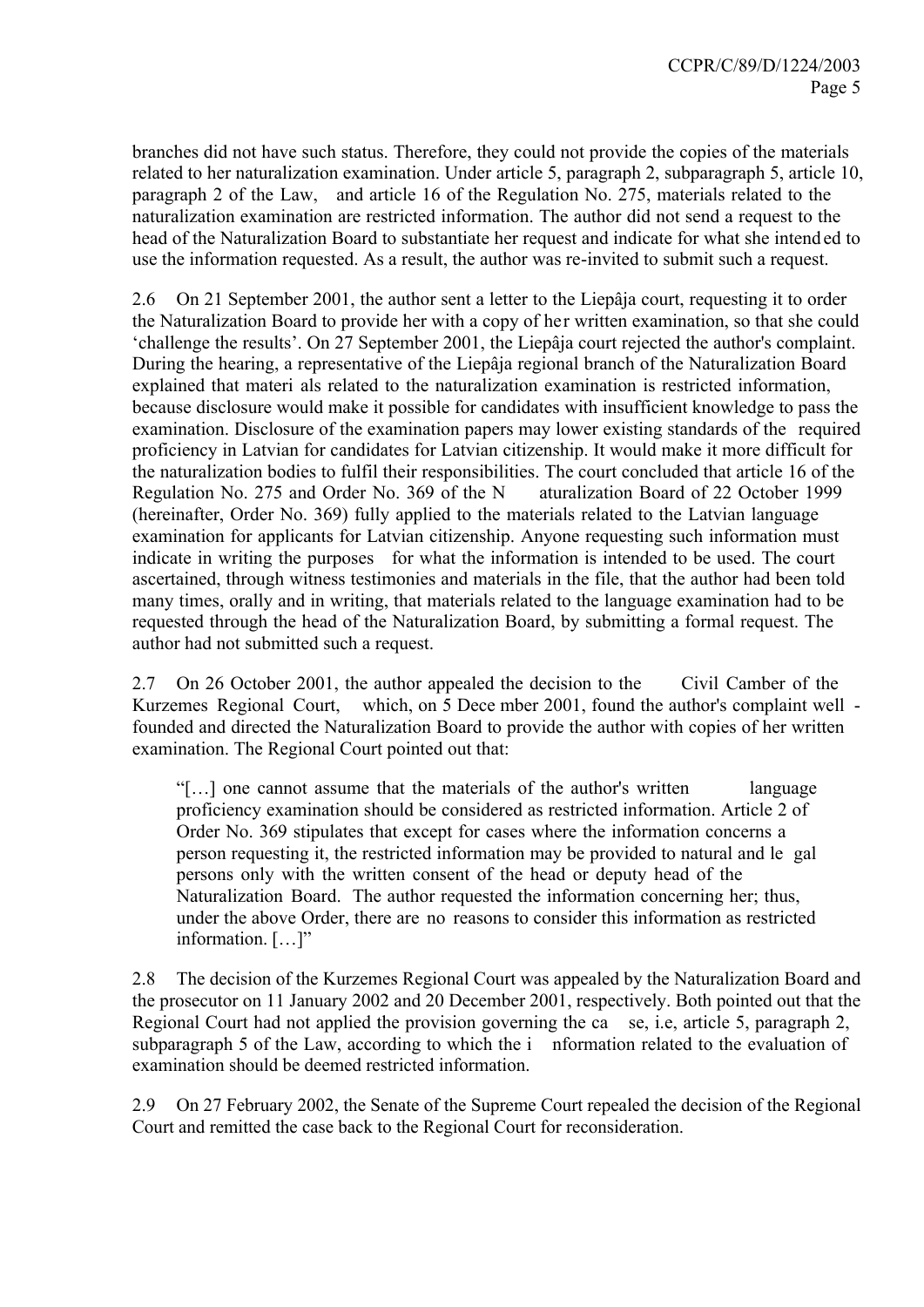2.10 After reconsidering the case, the Kurzemes Regional Court, by decision of 23 April 2002, refused to satisfy the author's complaint, invoking the arguments mentioned in the decision of the Supreme Court Senate. On 3 May 2002, the author's representative, one Zaytsev, requested the Naturalization Board to show to him the materials of the author's language examination. On 17 May 2002, the head of the Naturalizatio n Board refused to comply with the request, arguing that demonstration and provision of this type of information was subject to the same legal requirement that the purpose for which the information was intended had to be stated. On 11 September 2002, the Senate of the Supreme Court rejected the author's appeal on cassation of 30 May 2002.

2.11 By Order of the Naturalization Board dated 30 December 2003, consideration of the author's application for naturalization was terminated pursuant to article 31.5 of the Regulation of the Cabinet of Ministers No. 34 on procedure governing the receipt and examination of applications for naturalization of 2 February 1999. The author did not appeal this decision of the Naturalization Board.

2.12 On 22 January 2004, the au thor proposed to the Naturalization Board that it consider her language proficiency examination as having been passed, stating that the Order of the Naturalization Board was issued shortly after she submitted her case to the Committee. On 6 February 2004, the Naturalization Board rejected her proposal. Since then, the author has not re taken the language proficiency examination.

## **The complaint**

3. The author argues that the Latvian courts denied her the protection of law in her efforts to challenge the action s and decisions of the Naturalization Board, *inter alia*, to provide her with copies of her written language proficiency examination, contrary to article 14, paragraph 1, of the Covenant. The Supreme Court Senate, in particular, by not directing the Naturalization Board to provide her with these materials, deprived her of the possibility to bring a lawsuit against the Naturalization Board, with a view to challenging the results of her language proficiency examination in court.

## **The State party's observations on admissibility and the merits**

4.1 On 26 May 2004, the State party contested both admissibility and merits of the communication. On admissibility, it argues that the communication is inadmissible under article 2 of the Optional Protocol for failure to ex haust available domestic remedies. On the merits, it argues that Latvian law provides for effective access to the courts with a view to appealing any decision of the Naturalization Board, including in the present case.

4.2 The State party notes that the au thor did not exhaust procedures governing the disclosure of restricted information in cases like author's. This procedure is set out in Regulation No. 275. In order to ensure implementation of the Law and the above Regulation, the head of the Naturalization Board adopted Order No. 369. Annex 1 of the Order sets out a list of restricted information, which includes documents relating to the examination of the Latvian language proficiency. In addition, the Order spelled out what is set out in Regulation No. 275, under which restricted information may be disclosed only with the written consent of the head or deputy head of the Naturalization Board. Annex 2 of the Order is a form to be used for submitting a request.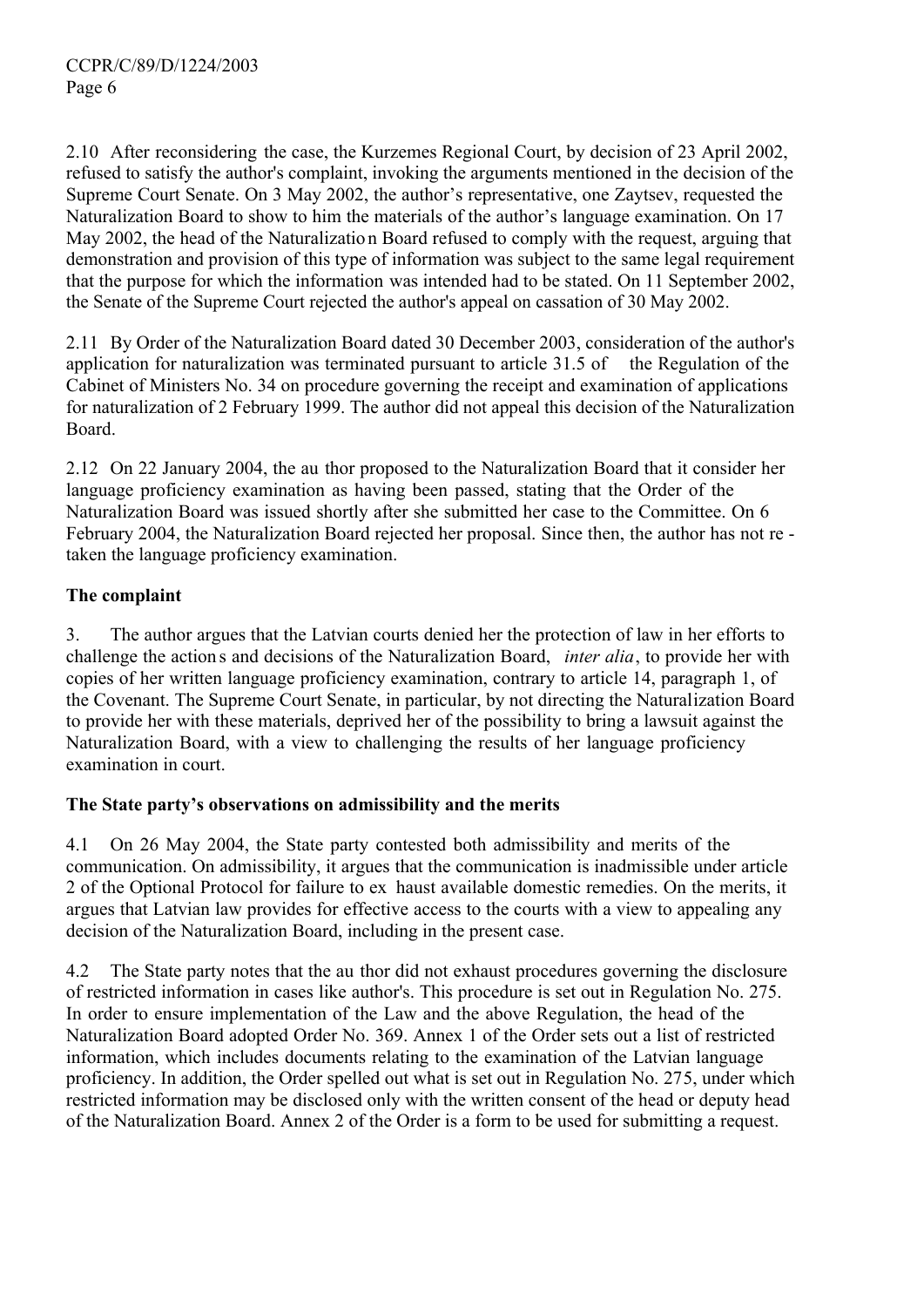4.3 The State party recalls that despite having been informed about the procedure many times, <sup>3</sup> the author never submitted a written request to the head of the Naturalization Board in accordance with the procedure. By rejecting her complaint, the local courts referred to the above procedure. Had the author submitted her written request to the Naturalization Board by filling in the form to be used, the Board would have examined her request and would have replied to her whether her interest to receive the information overweighed the public interest for non-disclosure. Thus, the author's allegation that non -disclosure by the Naturalization Board of a copy of her language proficiency examination deprived her of access to the courts is inadmissible.

4.4 Alternatively, the State party submits that when the aut hor's case was considered, Latvian law afforded the author with an effective remedy to appeal the decision of the Naturalization Board of 26 June 2001 to a court. Under article 239(2) of the Civil Procedure Code (hereinafter, CPC), she could submit to a co urt a complaint against any action (decision) of a government authority. Under article 239(3) of the same Code, a complaint to a court should be submitted within one month from the date of the notification of the prior complaint to the competent administrative authority, or within one month starting from the date of the contested act. If the court considers that the challenged act violates the individual's rights, it would adopt a decision directing competent authority to remedy the violation.<sup>4</sup>

4.5 The State party does not see any obstacle which precluded the author from availing herself of the above procedure. As to her claim that non -disclosure of the materials relating to the language proficiency examination denied her the possibility to bring a law sui t against the Naturalization Board and thus effective access to court, the State party notes that it is not necessary for a person appealing the evaluation of his/her proficiency examination either in an administrative authority or in a court to receive a copy of the examination. Under article 239(5) of the CPC, a court shall examine the materials of the authorities or officials who took the contested action. Had the author appealed the decision of the Naturalization Board to a court, that court would have requested the evaluation of the written examination by the Examination Commission, as well as by the Appeal Commission of the Naturalization Board. On the basis of such evidence, the court would have effectively examined the author's allegation.

## **Author's comments on the State party's observations**

5.1 On 20 July 2004, the author commented on the State party's observations. She reiterates her claims and refutes the State party's argument that she could have challenged the decision of the Naturalization Board of 26 June 2001 in court, since she was unable to provide the court with a copy of the contested materials related to her language proficiency examination.

5.2 The author challenges the State party's assertion that she failed to exhaust all available domestic remedies, because she appealed to all levels of judicial and prosecutorial authorities in Latvia. She submits that the judges and prosecutors, by taking actions and decisions on her case

 $\overline{a}$ 

<sup>&</sup>lt;sup>3</sup> Reference is made to the letters of the Naturalization Board of 16 July 2001 and 17 September 2001 addressed to the author; transcript of the hearing in the Liepâja first instance court of 11 September 2001.

 $4$  Reference is made to article 239(7) of the CPC.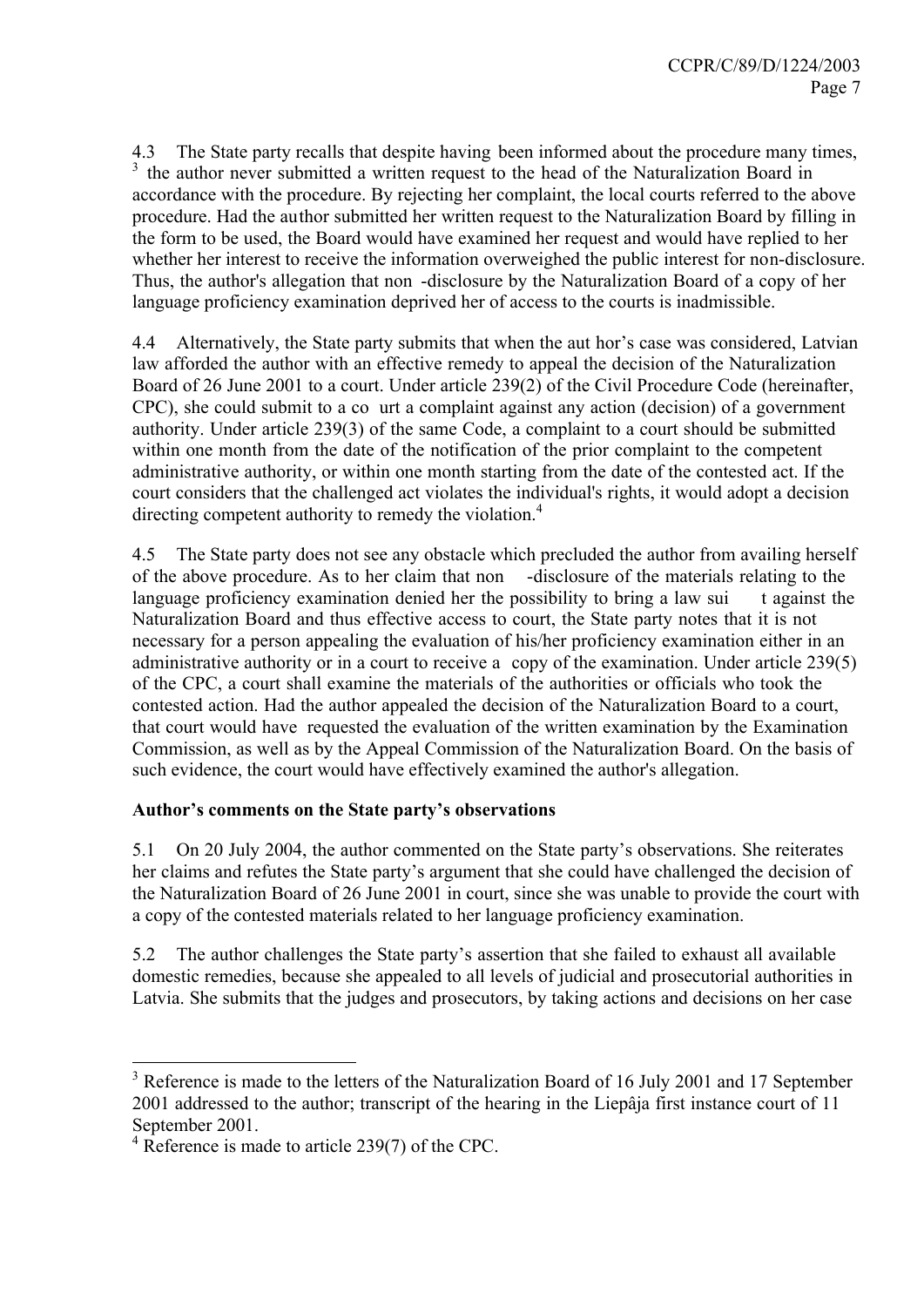violated various provisions of the Latvian CPC, the Law on judicial authority and the Law on the Prosecutor's Office.

#### **Issues and proceedings before the Committee**

## **Consideration of admissibility**

6.1 Before considering any claim contained in a communication, the Human Rights Committee must, in accordance with rule 93 of its rules of procedure, decide whether or not the case is admissible under the Optional Protocol to the Covenant.

6.2 The Committee has ascertained, as required under article 5, paragraph 2 (a), of the Optional Protocol, that the same matter is not being examined under another procedure of international investigation or settlement.

6.3 The Committee has noted the State party's objections to the admissibility of the communication for failure to exhaust domestic remedies and the author's comments thereon. I t notes the author's claim that by not obliging the Naturalization Board to provide her with materials relating to her language proficiency examination, the courts deprived her of the possibility to bring a lawsuit against the Naturalization Board, to chal lenge the results. The Committee observes that according to the documents before it, neither the author, nor her representative ever submitted a request to the head of the Naturalization Board in accordance with the procedure set out by Latvian law, indica ting for what she intended to use the materials related to her naturalization examination.

6.4 Even if the author, as she claims, did not receive a reply from the Naturalization Board of 16 July 2001 which explained the procedure, she was present during t he court hearing of 11 September 2001, where the procedure to be followed was explained to her by the judge. This court adjourned the proceedings to allow her to avail herself of this procedure. In the absence of any proper request from the author to the h ead of the Naturalization Board, the Committee considers that her claim that the State party's courts denied her the possibility to act judicially against the Naturalization Board and to challenge the results of her language proficiency examination, is pre mature and hypothetical. As the author has not, in any meaningful detail, refuted the State party's argument that it would have been possible for the author to challenge the evaluation of the language proficiency examination in court, without having to pro duce in court a copy of the contested results of the examination, the Committee concludes that the author has failed to exhaust available domestic remedies and that the communication is inadmissible under article 5, paragraph 2 (b) of the Optional Protocol.

7. The Human Rights Committee therefore decides:

(a) that the communication is inadmissible under article 5, paragraph 2 (b) of the Optional Protocol;

(b) that this decision shall be communicated to the State party and to the author.